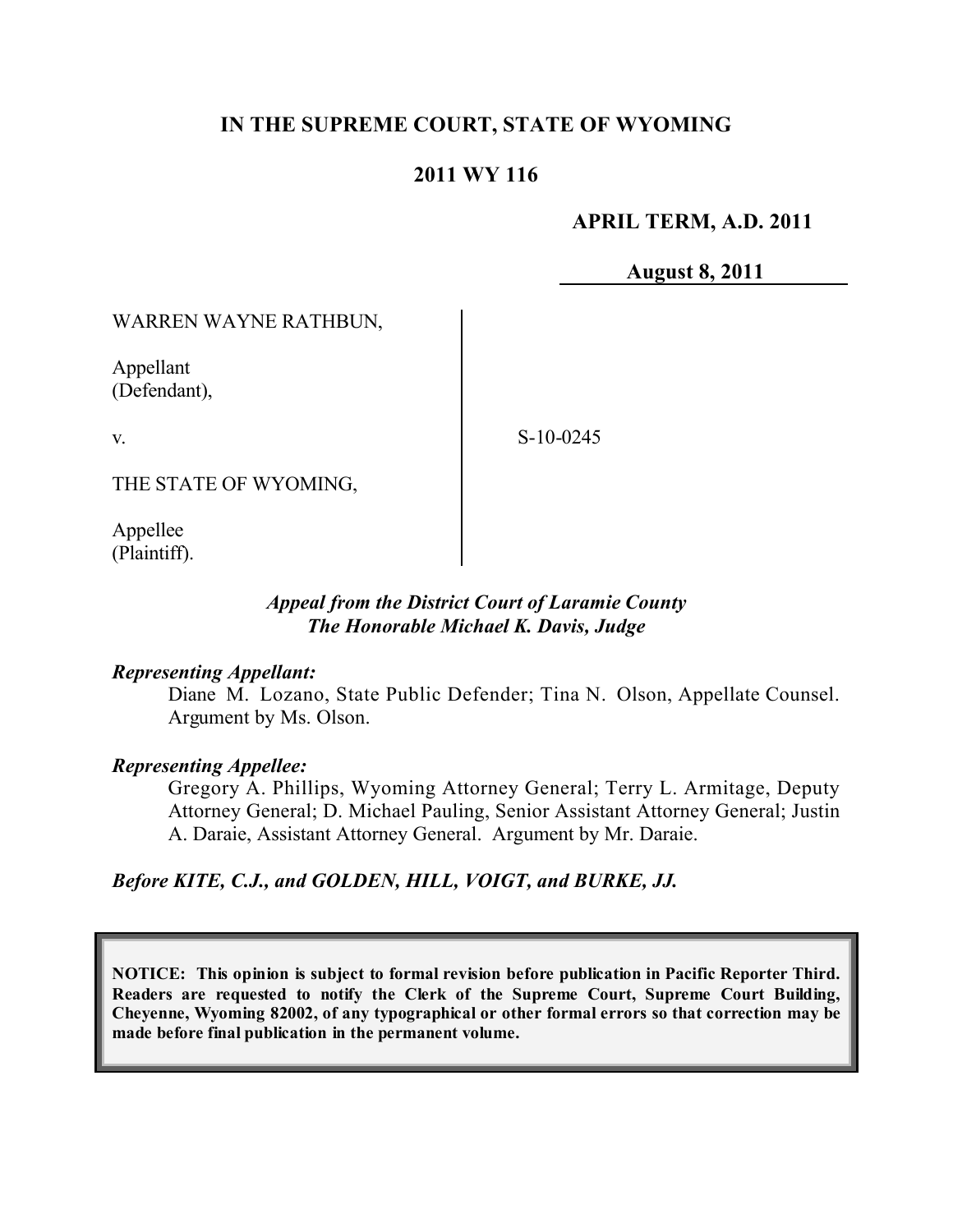## **VOIGT**, **Justice**.

[¶1] The appellant was convicted of attempted kidnapping and sentenced to life in prison. He appeals the denial of two pre-trial motions to dismiss, and raises two issues concerning sentencing. Finding no error, we affirm.

### **ISSUES**

[¶2] 1. Was the appellant's prosecution for attempted kidnapping barred by the doctrine of double jeopardy due to his earlier guilty plea to battery?

2. Was the State barred by the doctrine of *res judicata* from refiling the attempted kidnapping charge and seeking a second preliminary hearing after that charge was dismissed following a preliminary hearing where the circuit court judge found a lack of probable cause?

3. Did the district court apply the proper penalty range in imposing sentence?

4. Did the district court's determination of the penalty range in imposing sentence violate the appellant's right to trial by jury?

## **FACTS**

[¶3] On August 3, 2009, the appellant accosted a woman near her car in the State of Wyoming employee parking garage, and struck her on the head. He was charged with attempted kidnapping, a felony, and battery, a misdemeanor. After a preliminary hearing in circuit court, the attempted kidnapping charge was dismissed without prejudice. Although the reason for the dismissal does not appear in the court order, questions and comments of the circuit court judge during the preliminary hearing indicated a concern that the State had failed to prove probable cause as to all the elements of the charged crime.

[¶4] After the felony was dismissed, the misdemeanor battery case proceeded in circuit court. The appellant pled guilty and was sentenced to 180 days in jail. Subsequently, the appellant was charged anew with attempted kidnapping, and a second preliminary hearing took place, before a different circuit court judge. This time, the appellant was bound over to district court for trial, where he was convicted and sentenced as noted above.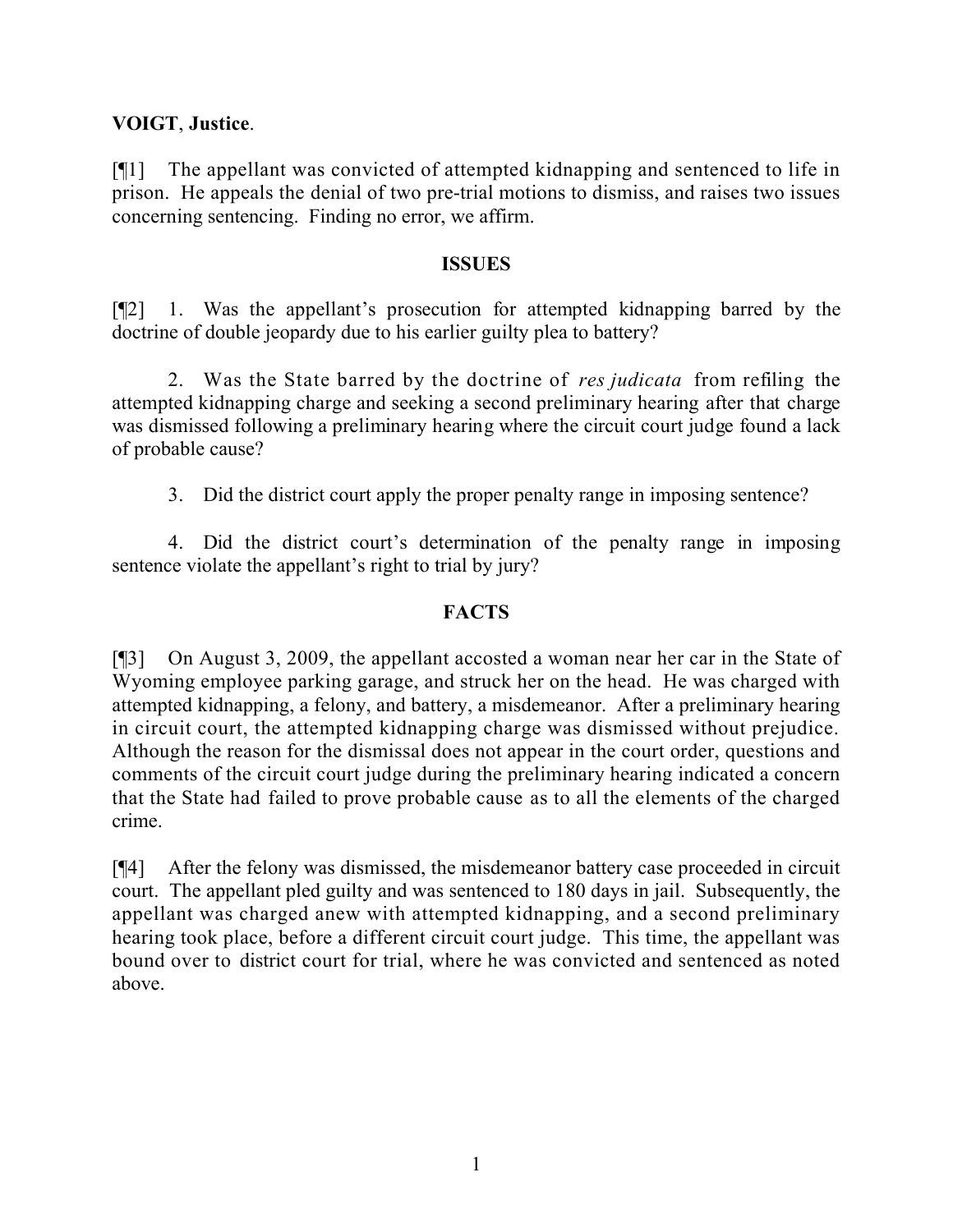#### **DISCUSSION**

### *Was the appellant's prosecution for attempted kidnapping barred by the doctrine of double jeopardy due to his earlier guilty plea to battery?*

[¶5] "This Court reviews *de novo* the question of whether a defendant's constitutional protection against double jeopardy has been violated." *Daniel v. State*, 2008 WY 87, ¶ 7, 189 P.3d 859, 862 (Wyo. 2008). In that review, we consider the protections provided by the Fifth Amendment to the United States Constitution and by article 1, section 11 of the Wyoming Constitution to be equivalent. *Id.* at **[8, at 862.** Of particular relevance to the present discussion is the precept that the "double jeopardy clause prohibits prosecution of a defendant for a greater offense when he has been previously convicted of the lesser included offense." *Id*.

[¶6] The constitutional principle, on its face, is simple: no person may be placed in jeopardy more than once for the same criminal offense. The word "jeopardy" refers to "the risk of conviction and punishment." *Black's Law Dictionary* 912 (9th ed. 2009). This simplicity, however, has been illusory; *see*, *e.g.*, *Ohio v. Johnson*, 467 U.S. 493, 104 S.Ct. 2536, 81 L.Ed.2d 425 (1984); *Brown v. Ohio*, 432 U.S. 161, 97 S.Ct. 2221, 53 L.Ed.2d 187 (1977); and *Ashe v. Swenson*, 397 U.S. 436, 90 S.Ct. 1189, 25 L.Ed.2d 469 (1970). Federal double jeopardy law appears to have been settled in *United States v. Dixon*, 509 U.S. 688, 696, 113 S.Ct. 2849, 2856, 125 L.Ed.2d 556 (1993), with the Supreme Court's holding that "[i]n both the multiple punishment and multiple prosecution contexts, this Court has concluded that where the two offenses for which the defendant is punished or tried cannot survive the 'same-elements' test, the double jeopardy bar applies." The inquiry under the same-elements test is "whether each offense contains an element not contained in the other; if not, they are the 'same offence' and double jeopardy bars additional punishment and successive prosecution." *Id*. Like the United States Supreme Court, this Court recognizes and follows the same-elements test. *See*, *e.g.*, *Granzer v. State*, 2010 WY 130, ¶ 13, 239 P.3d 640, 645 (Wyo. 2010); *Snow v. State*, 2009 WY 117, ¶ 16, 216 P.3d 505, 510 (Wyo. 2009); and *Najera v. State*, 2009 WY 105, 11, 214 P.3d 990, 994 (Wyo. 2009).

[¶7] The two offenses at issue in the present case are misdemeanor battery, in violation of Wyo. Stat. Ann. § 6-2-501(b) (LexisNexis 2011) and attempted kidnapping, a felony, in violation of Wyo. Stat. Ann.  $\S$ § 6-1-301(a) and 6-2-201(a)(iii) and (d) (LexisNexis 2011). The statutory elements of battery, as charged in this case, are:

- 1. On or about August 3, 2009.
- 2. In Laramie County, Wyoming.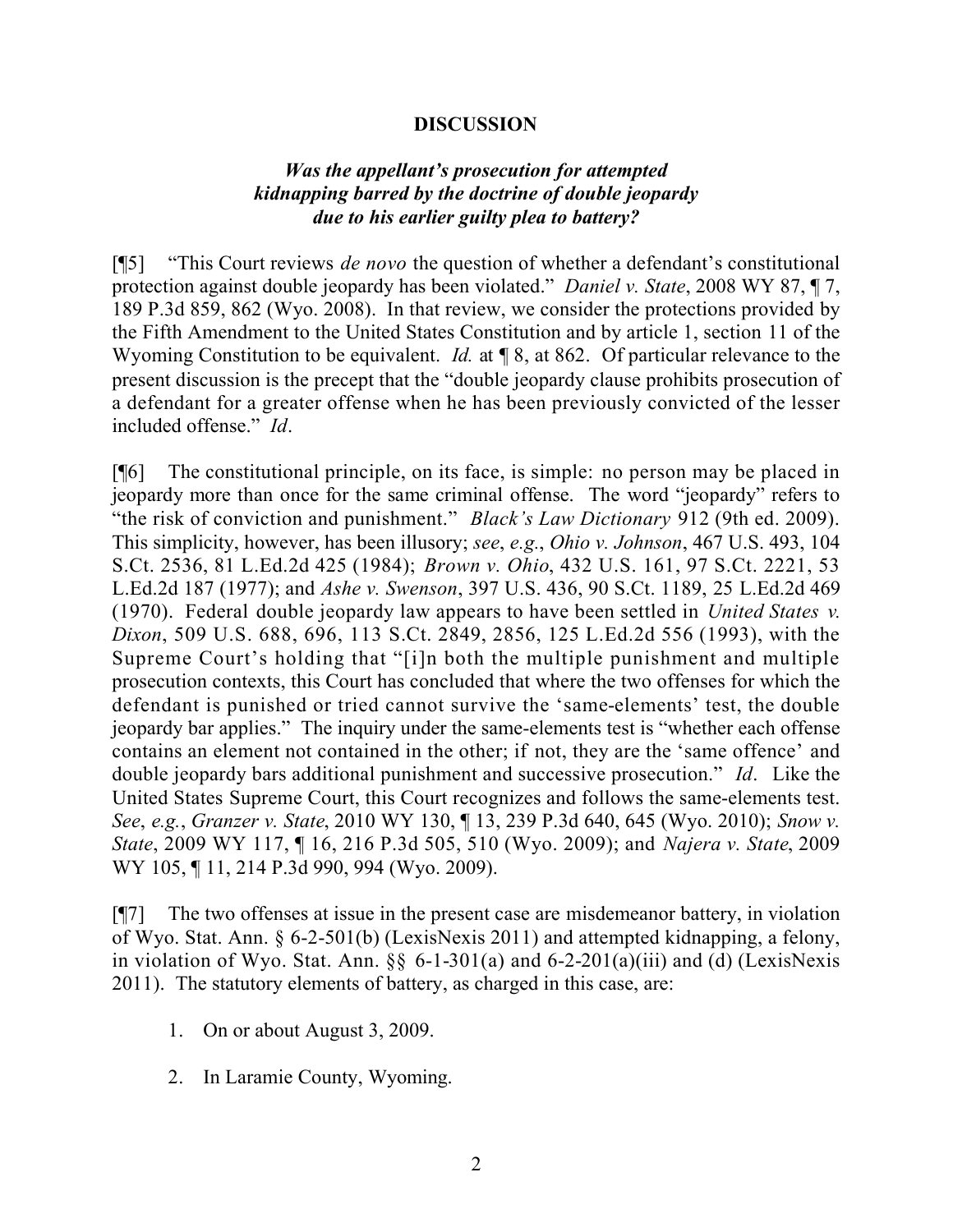- 3. The appellant.
- 4. Intentionally.
- 5. Caused bodily injury to the victim.
- 6. By use of physical force.

On the other hand, the statutory elements of attempted kidnapping, as charged in this case, are:

- 1. On or about August 3, 2009.
- 2. In Laramie County, Wyoming.
- 3. The appellant.
- 4. With the intent to commit the crime of kidnapping.
- 5. Did an act which is a substantial step towards commission of the crime of kidnapping.

[¶8] It is clear that each of these statutes contains an element not contained in the other. Battery requires both the use of physical force and resultant bodily injury, neither of which element is contained in the crime of attempted kidnapping. Attempted kidnapping requires the intent to commit the crime of kidnapping, and a substantial step toward commission of that crime—which substantial step logically may or may not involve physical force or bodily injury—neither of which element is contained in the crime of battery. In cases such as this, where two crimes each contain elements not contained in the other, there is no preclusive effect, and the subsequent prosecution does not violate double jeopardy. *Dixon*, 509 U.S. at 704-09, 113 S.Ct. at 2860-63; *Ohio v. Johnson*, 467 U.S. at 501-02, 104 S.Ct. at 2542; *State v. King*, 2002 WY 93, ¶¶ 18-20, 48 P.3d 396, 404-05 (Wyo. 2002).

> *Was the State barred by the doctrine of res judicata from refiling the attempted kidnapping charge and seeking a second preliminary hearing after that charge was dismissed following a preliminary hearing where the circuit court judge found a lack of probable cause?*

[¶9] "The application of the doctrine of *res judicata* is a question of law that we review *de novo*." *Osborn v. Kilts*, 2006 WY 142, ¶ 6, 145 P.3d 1264, 1266 (Wyo. 2006); *see also Willis v. Davis*, 2010 WY 149, ¶ 10, 243 P.3d 568, 570 (Wyo. 2010). Before we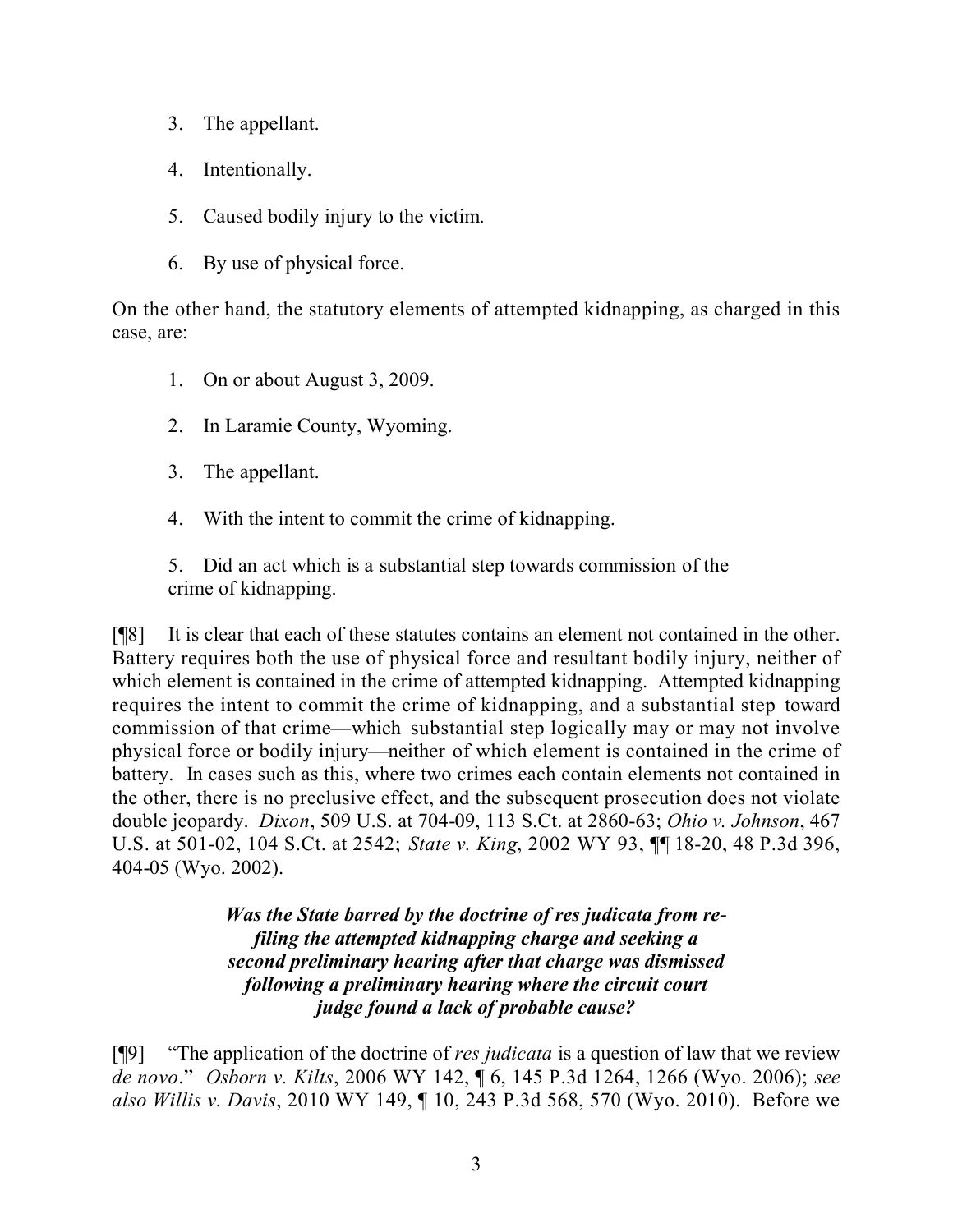address the issue as it has been presented in this case, we believe it may be helpful to state some general rules about *res judicata* and its juridical cousin, collateral estoppel.

> Res judicata and collateral estoppel are related but distinct concepts. Res judicata bars the relitigation of previously litigated *claims* or *causes of action*. *Slavens v. Board of County Commissioners*, 854 P.2d 683, 686 (Wyo. 1993). Four factors are examined to determine whether the doctrine of res judicata applies: (1) identity in parties; (2) identity in subject matter; (3) the issues are the same and relate to the subject matter; and (4) the capacities of the persons are identical in reference to both the subject matter and the issues between them. *Id*. Collateral estoppel bars relitigation of previously litigated *issues* and involves an analysis of four similar factors: (1) whether the issue decided in the prior adjudication was identical with the issue presented in the present action; (2) whether the prior adjudication resulted in a judgment on the merits; (3) whether the party against whom collateral estoppel is asserted was a party or in privity with a party to the prior adjudication; and (4) whether the party against whom collateral estoppel is asserted had a full and fair opportunity to litigate the issue in the prior proceeding. *Id*.

*Eklund v. PRI Envtl., Inc.*, 2001 WY 55, ¶ 15, 25 P.3d 511, 517 (Wyo. 2001) (emphasis in original). A "claim" is "[t]he aggregate of operative facts giving rise to a right enforceable by a court[.]" *Black's Law Dictionary* 281 (9th ed. 2009). An "issue," on the other hand, is "[a] point in dispute between two or more parties . . . [that] may take the form of a separate and discrete question of law or fact, or a combination of both." *Id*. at 907.

[¶10] The two doctrines—*res judicata* and collateral estoppel—are not always distinguished or readily distinguishable. That confusion is exacerbated in the present case because, not only is there an element of collateral estoppel intertwined with the concept of double jeopardy just discussed, but some of the cases cited by the parties in regard to this issue were actually determined not on the basis of *res judicata* or collateral estoppel, but upon the basis of constitutional due process, or upon the existence of a rule of criminal procedure, or upon particular state law governing preliminary hearings. We will do our best to unmuddy those waters.

[¶11] First, we will discuss a few of the United States Supreme Court cases in which the doctrine of collateral estoppel has arisen in a case primarily involving double jeopardy. In *Ashe v. Swenson*, the appellant was charged with six counts of armed robbery for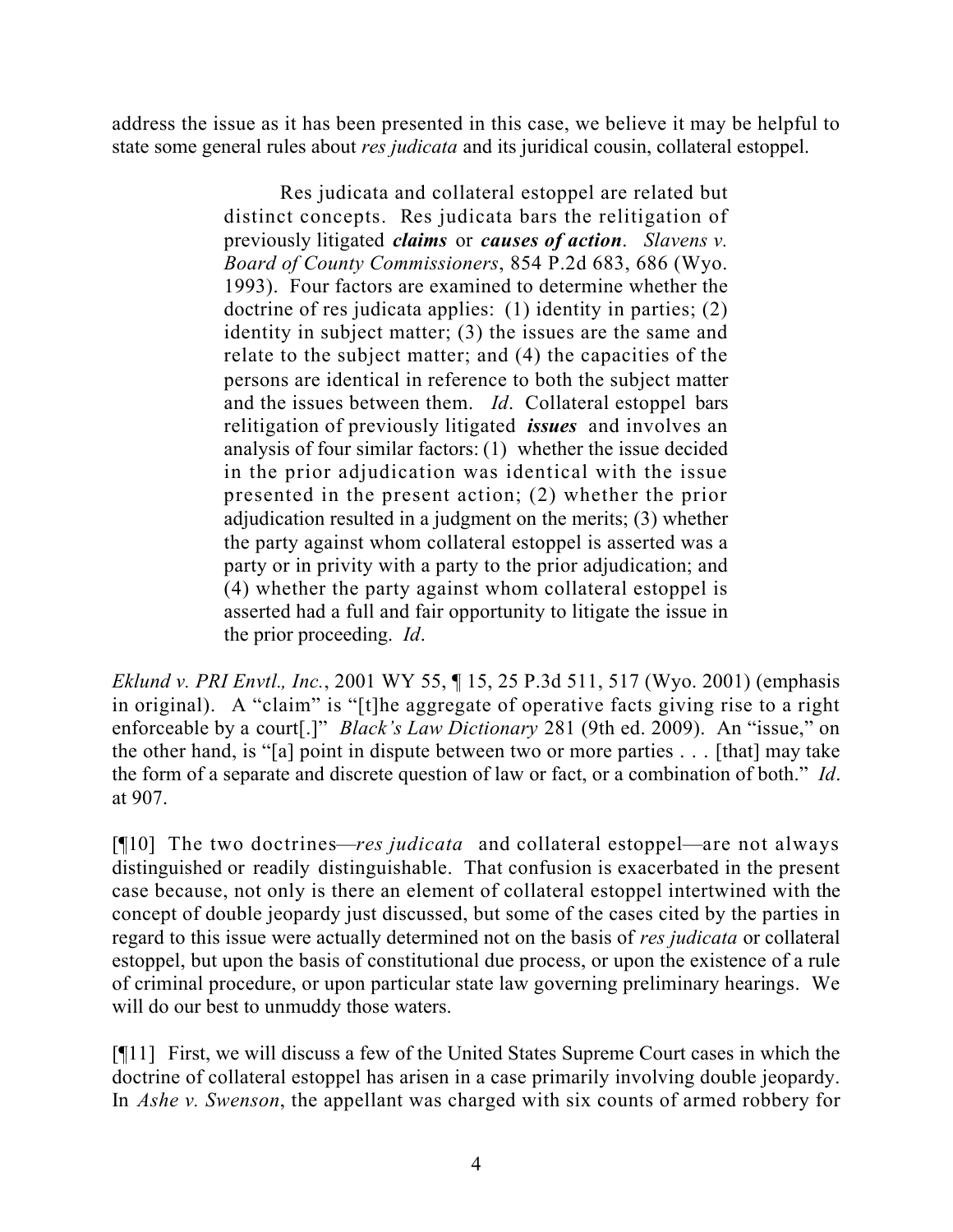allegedly robbing six participants in a poker game, with each count to be tried separately, *seriatim*. The first jury found the appellant not guilty, with the only issue in dispute being the identity of the appellant as one of the robbers. The United States Supreme Court held that the doctrine of collateral estoppel, as part of the Fifth Amendment guarantee against double jeopardy, prohibited the State of Missouri from bringing the appellant to trial for the robbery of another participant, because the issue of identity had been determined against the State. *Ashe*, 397 U.S. at 443-46, 90 S.Ct. at 1194-96. Though not at issue, the collateral estoppel rationale of *Ashe* was noted in *Brown v. Ohio*, 432 U.S. at 166 n.6, 97 S.Ct. at 2226 n.6, as another "standard for determining whether successive prosecutions impermissibly involve the same offense."

[¶12] Fourteen years after publishing *Ashe*, the Supreme Court rejected the application of its collateral estoppel analysis in a case where there was no attempt by the State to prosecute charges serially, and where a guilty plea, rather than a trial, had resolved the first go-round. *Ohio v. Johnson*, 467 U.S. at 500 n.9, 104 S.Ct. at 2541 n.9. The Court stated that "the taking of a guilty plea is not the same as an adjudication on the merits after full trial . . . ." *Id.* Lastly, because *United States v. Dixon* is now the leading case on federal double jeopardy analysis, we will note *obiter dictum* from the majority opinion in that case to the effect that while collateral estoppel "may bar a later prosecution for a separate offense where the Government has *lost* an earlier prosecution involving the same facts . . . this does not establish that the Government 'must . . . bring its prosecutions . . . together.'" 509 U.S. at 705, 113 S.Ct. at 2860 (emphasis in original).

[¶13] We have cited these cases primarily to distinguish the concept of collateral estoppel as a double jeopardy theorem, where the full merits of the case are at issue, from the concept of *res judicata* or collateral estoppel as a bar to the relitigation of more limited matters. For the latter purpose, we will review some of our own cases. For example, in *Martinez v. State*, 2007 WY 164, ¶¶ 11-18, 169 P.3d 89, 91-93 (Wyo. 2007), we restated our holding that *res judicata* applies to motions under W.R.Cr.P. 35(a) to correct an illegal sentence, barring both matters that previously have been raised and matters that previously could have been raised. *See also*, e.g*.*, *Gould v. State*, 2006 WY 157, ¶¶ 14-17, 151 P.3d 261, 266 (Wyo. 2006); and *Lacey v. State*, 2003 WY 148, ¶ 10, 79 P.3d 493, 495 (Wyo. 2003). Similarly, in *Beck v. State*, 2005 WY 56, ¶ 10, 110 P.3d 898, 901 (Wyo. 2005), we held that the doctrine of *res judicata* prevented the appellant from asserting double jeopardy, where that issue was, or could have been previously asserted. *Res judicata* also prohibits an appellant from pursuing credit for time served via a motion to correct an illegal sentence after that issue has been determined in a prior appeal. *McCarty v. State*, 929 P.2d 524, 524-25 (Wyo. 1996). Lastly, both the doctrine of *res judicata* and specific statutory restrictions forbid raising matters in a postconviction relief petition that were, or could have been, raised on appeal. *Hauck v. State*, 2007 WY 113, ¶ 10, 162 P.3d 512, 515 (Wyo. 2007); *Kallas v. State*, 776 P.2d 198, 200 (Wyo. 1989); Wyo. Stat. Ann. § 7-14-103(a)(i), (iii) (LexisNexis 2011).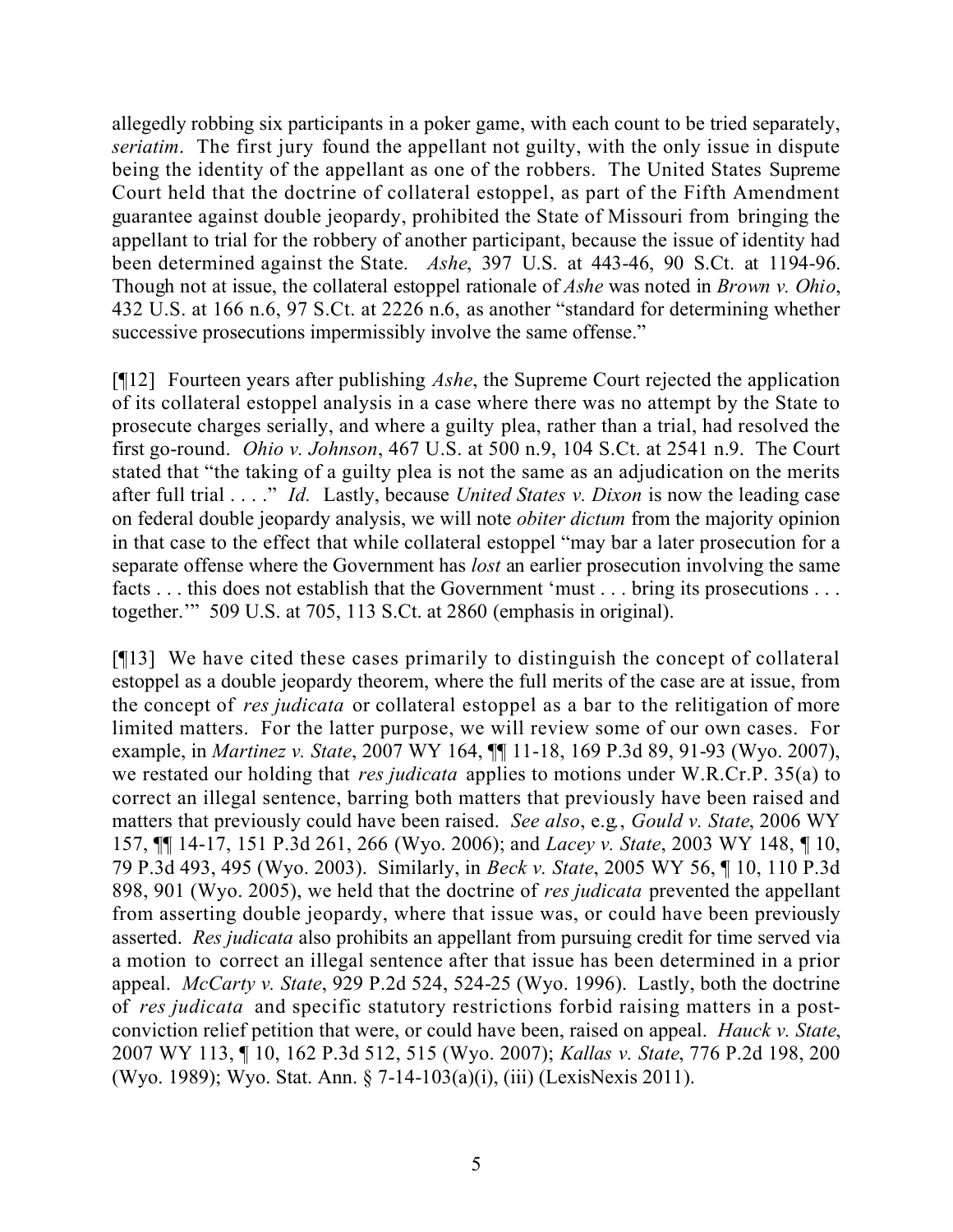[¶14] Twice recently, we have considered the effect of collateral estoppel, rather than *res judicata*, where the same issue arose in related criminal and administrative proceedings. In *Elliott v. State*, 2011 WY 32, ¶ 4, 247 P.3d 501, 503 (Wyo. 2011), the appellant contended that the State was collaterally estopped from pursuing a conviction for driving while under the influence where, in a related driver's license suspension proceeding, an administrative hearing examiner found that the arresting officer lacked probable cause to make the arrest. We concluded that collateral estoppel did not bar subsequent criminal prosecution because the last two elements of the doctrine were not met: privity does not exist between local prosecutors pursuing criminal convictions and state transportation department officials seeking license suspensions, and prosecutors are denied a full and fair opportunity to litigate the criminal case in the administrative proceedings. *Id*. at ¶¶ 8-9, at 504.

[¶15] Only about a month before *Elliott* was published, we reached a contrary result in a case where the order of proceedings was reversed, as were the positions of the parties in regard to collateral estoppel. In *Bowen v. State*, 2011 WY 1, ¶ 2, 245 P.3d 827, 828 (Wyo. 2011), the State contended that the appellant was collaterally estopped from relitigating the issue of the admissibility of breath test results in his administrative driver's license suspension hearing, where the circuit court judge had previously ruled in the related criminal case that the breath test results were admissible. Of focal significance to our conclusion in *Bowen* that collateral estoppel applied were the fact that the appellant was the same party in both proceedings and the fact that he had a full and fair opportunity to litigate the admissibility issue in the criminal case. *Id*. at ¶ 11, at 830- 31.

[¶16] Our purpose in journeying through these cases is to present the context in which the doctrines of *res judicata* and collateral estoppel are applied in criminal cases such as the one before us. To broaden that endeavor, we will now mention a few cases from other states to see how the issue *sub judice* is treated elsewhere. In California, for instance, neither *res judicata* nor collateral estoppel apply to orders dismissing criminal charges following a preliminary hearing. *Newton v. Superior Court of California*, 803 F.2d 1051, 1055 (9th Cir. 1986); *People v. Uhlemann*, 9 Cal. 3d 662, 667-68, 108 Cal. Rptr. 657, 660, 511 P.2d 609, 612 (Cal. 1973). South Dakota agrees, stressing the fact that jeopardy has not attached during a preliminary hearing, and the fact that no adjudication on the merits occurs. *State v. Fahey*, 275 N.W.2d 870, 871 (S.D. 1979). Similarly, Arizona holds that the determination of a preliminary hearing is not a final judgment, and that dismissal of a charge at a preliminary hearing "is not an absolute bar to further proceedings." *State v. Elling*, 19 Ariz. App. 317, 318, 506 P.2d 1102, 1103 (Ariz. Ct. App. 1973). The phrase "not an absolute bar" leaves open the possibility that a preliminary hearing determination may be given preclusive effect if it is based upon a factual conclusion that the defendant did not commit the crime, or if the subsequent proceedings evidence the "shuttling" of a case from magistrate to magistrate seeking a favorable order. *Id*. at 1103-04. *See also Painter v. Commonwealth*, 47 Va. App. 225,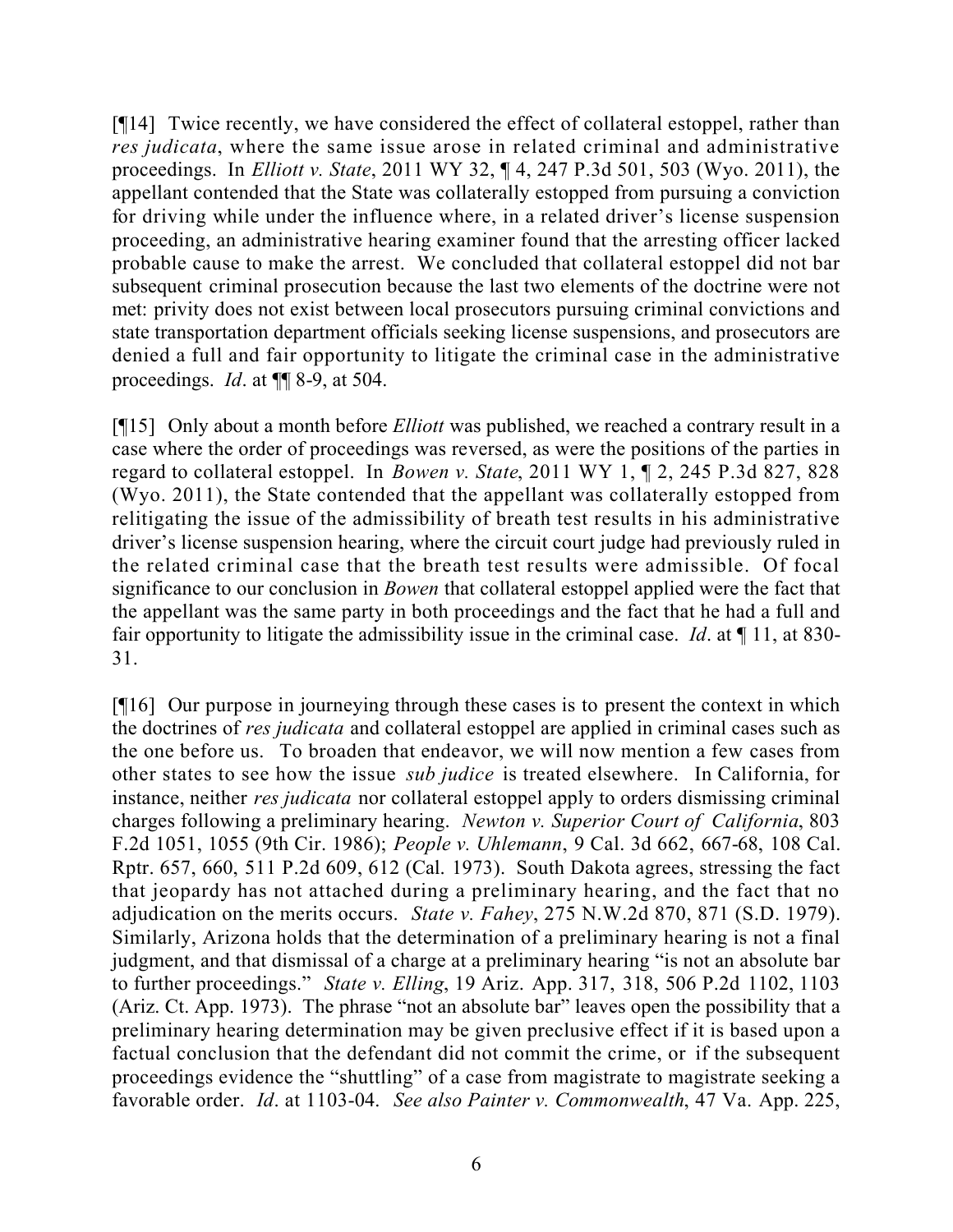236, 623 S.E.2d 408, 413-14 (Va. App. 2005); and *Highsmith v. Commonwealth*, 25 Va. App. 434, 439-443, 489 S.E.2d 239, 241-43 (Va. App. 1997) (*res judicata* and collateral estoppel available in criminal cases, may preclude further prosecution after determination on the merits, but do not apply to finding of no probable cause at a preliminary hearing).

[¶17] The contrary view—that the state should not be allowed to refile a criminal charge dismissed at the preliminary hearing for lack of probable cause, except in certain circumstances—is shared by several states. Interestingly, however, this contrary view is not grounded in *res judicata* or collateral estoppel, but in due process. The patron saint of this line of reasoning appears to be *Jones v. State*, 1971 OK CR 27, 481 P.2d 169, 171- 72 (Okla. Crim. App. 1971), where the Oklahoma Court of Criminal Appeals declared that the state could not refile a dismissed charge absent new or previously unavailable evidence, or other good cause, and that the matter must be refiled before the same magistrate who earlier found a lack of probable cause.<sup>1</sup> This approach has also been adopted in Utah and North Dakota. *See State v. Brickey*, 714 P.2d 644, 647-48 (Utah 1986); and *Walker v. Schneider*, 477 N.W.2d 167, 171-74 (N.D. 1991).<sup>2</sup>

[¶18] The state of the law in regard to the issue of refiling a criminal charge that has been dismissed at preliminary hearing because the state failed to prove probable cause was recently summarized in 4 Wayne R. LaFave, Jerold H. Israel and Nancy J. King, *Criminal Procedure* § 14.3(c), at 333-34 (3d ed. 2007):

> As discussed below, a handful of state courts have concluded that refiling undermines the magistrate's authority and therefore should not be permitted unless the prosecution offers substantial additional evidence. A few others have adopted provisions that preclude refiling, but give the trial court authority to allow the filing of an information notwithstanding the magistrate's rejection of a bindover, upon a factually supported allegation of sufficient evidence. *The vast majority, however, permit refiling at will, including refiling on the same evidence before a different magistrate,*

<sup>1</sup> The holding in *Jones* has been emasculated, or at least seriously undermined, by *Harper v. District Court of Oklahoma County*, 1971 OK CR 182, 484 P.2d 891, 897 (Okla. Crim. App. 1971), wherein it was stated that "good cause" could be shown where a prosecutor innocently miscalculated the quantum of evidence required to obtain a bindover. Further, Oklahoma now has a court rule allowing the state to appeal from an adverse ruling at a preliminary hearing, which creates an alternative to a second hearing. *See State ex rel. Fallis v. Caldwell*, 1972 OK CR 158, 498 P.2d 426, 428-29 (Okla. Crim. App. 1972).

<sup>&</sup>lt;sup>2</sup> Pennsylvania also appears to follow this reasoning, although its most recent case is so dependent upon the interpretation of a court rule allowing the bindover of "cognate" offenses not specifically alleged in the original charging document that it is difficult to determine the precise basis of the decision. What is clear is that the court was considerably influenced by the fact that the state had the option of appealing the preliminary hearing decision but chose not to do so. *Commonwealth v. Weigle*, 606 Pa. 234, 997 A.2d 306, 315-16 (Pa. 2010).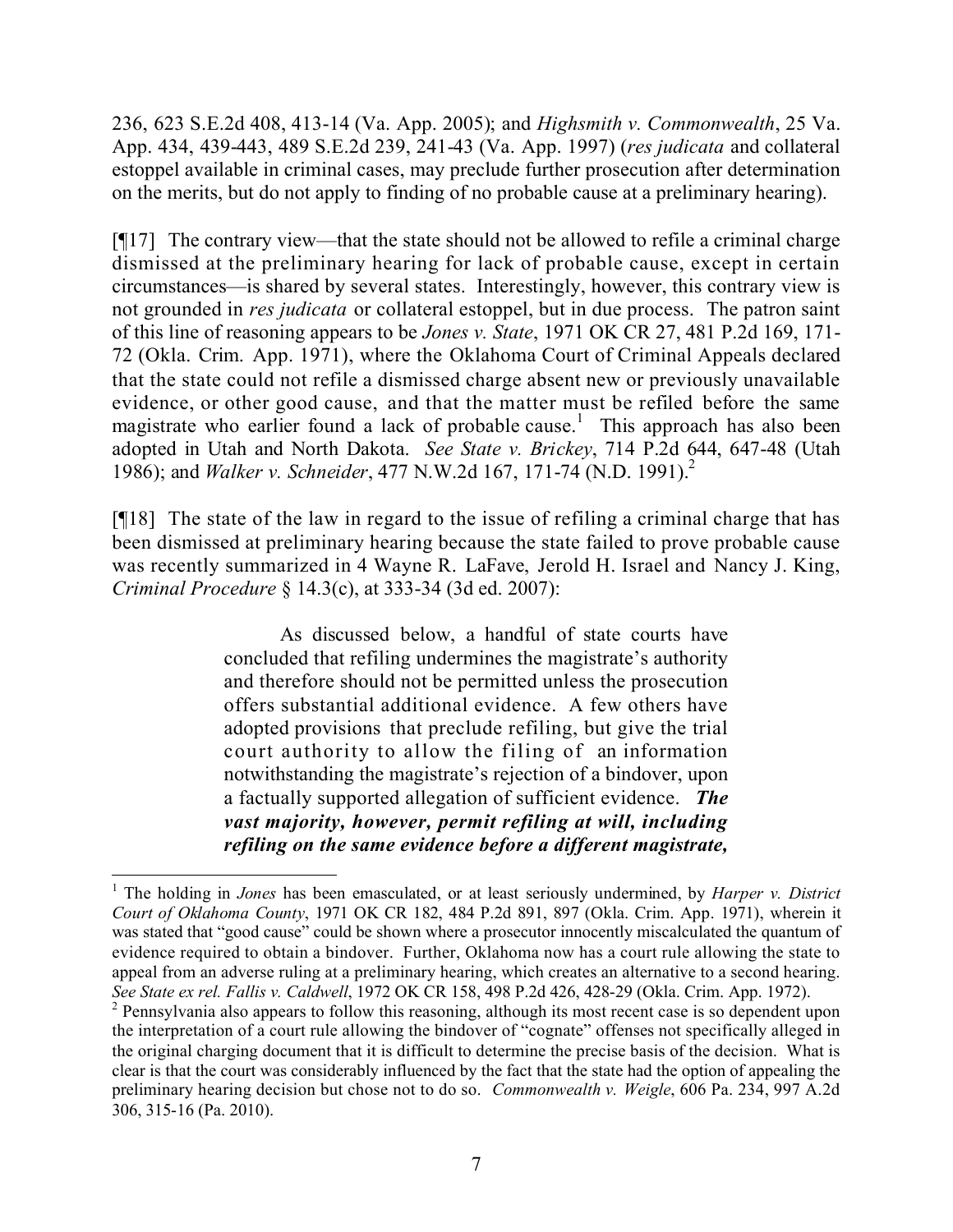*absent proof that the prosecutor's purpose is to harass the defendant.* Although rulings sustaining such authority commonly point to the prosecution's lack of authority to appeal the dismissal in the particular state, the authority to refile without new evidence is also recognized in some of the states that allow a prosecution appeal. In many jurisdictions, support for unlimited refiling also is found in preliminary hearing provisions which specifically state that a dismissal "shall not preclude the state from instituting a subsequent prosecution for the same offense."

(Emphasis added.)

[¶19] With this background, we turn our attention to two of our previous cases and to a rule of criminal procedure. In *Richmond v. State*, 554 P.2d 1217, 1221 (Wyo. 1976), admittedly without reference either to *res judicata* or collateral estoppel, we held that "one preliminary hearing, unproductive for the State, does not prohibit another." In reaching that conclusion, we specifically rejected *Jones v. State*, the Oklahoma case cited above, see *supra* ¶ 17, and we interpreted the language of F.R.Cr.P. 5.1 indicating that the discharge of a defendant at a preliminary hearing does not preclude subsequent prosecution as being a clarification of existing law, rather than a new rule. *Id.* at 1221- 22. We also cited *Thomas v. Justice Court of Washakie County*, 538 P.2d 42, 48 (Wyo. 1975), for the proposition that "the finding of no probable cause does not constitute an acquittal and there will be no bar to another proceeding before another justice of the peace or for a proceeding by indictment." *Richmond*, 554 P.2d at 1222-23.

[¶20] When we authored *Richmond*, Wyoming had not adopted the equivalent of F.R.Cr.P. 5.1. Today, however, W.R.Cr.P. 5.1(c) provides as follows:

> (c) *Discharge of defendant*. -- If from the evidence it appears that there is no probable cause to believe that an offense has been committed or that the defendant committed it, the judicial officer shall dismiss the information and discharge the defendant. *The discharge of the defendant shall not preclude the state from instituting a subsequent prosecution for the same offense.*

(Emphasis added.) Clearly, Wyoming's existing law does not recognize a *res judicata* or collateral estoppel bar to further prosecution under these circumstances.<sup>3</sup> Further, we have never required that a subsequent preliminary hearing take place before a judge other

 <sup>3</sup> While it would appear that collateral estoppel, rather than *res judicata*, is the appropriate doctrine, were one of the two to be applied, we need not answer that question to resolve the present matter.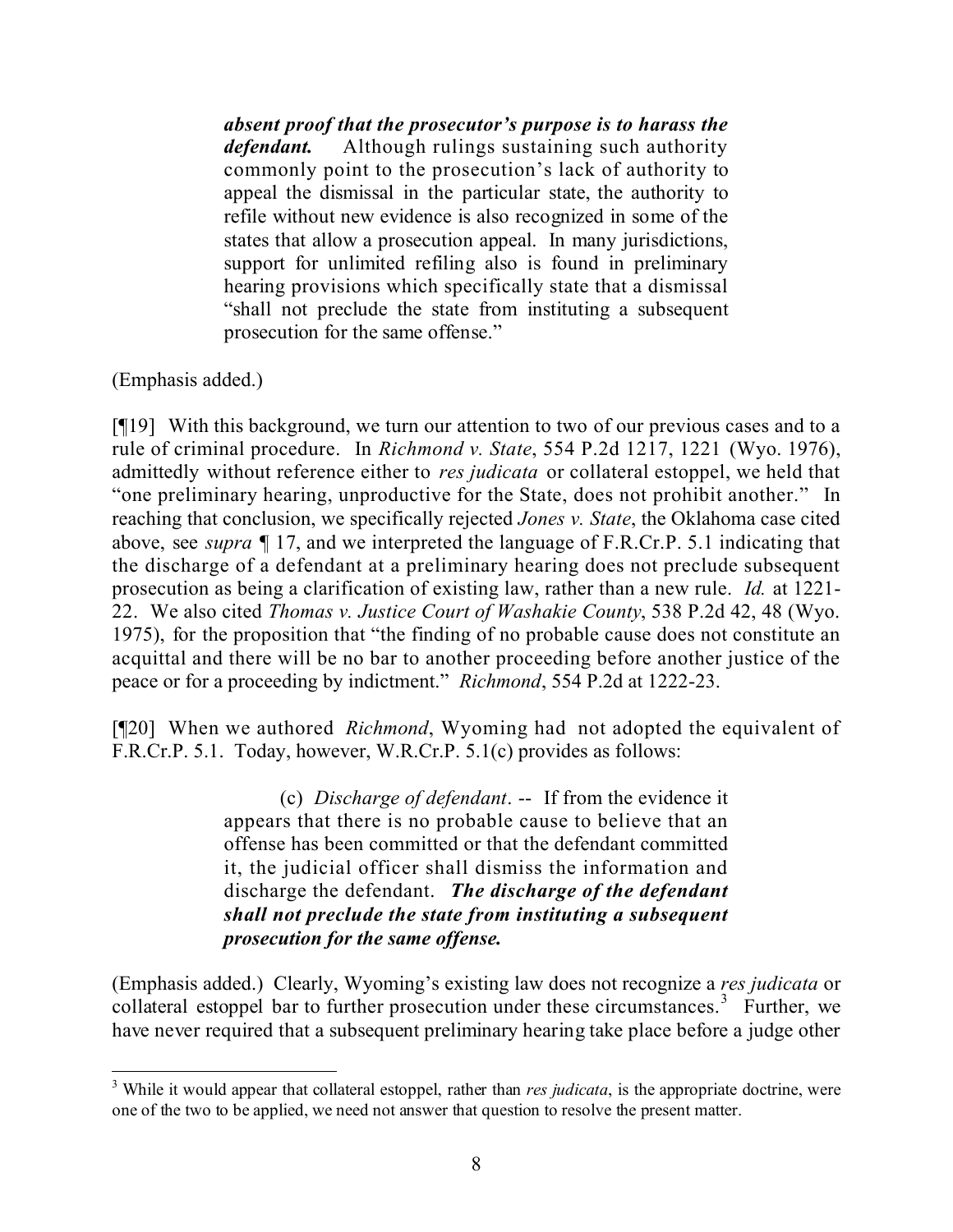than the judge originally presiding, nor have we ever required the production of additional or different evidence at the subsequent proceeding. Such appears to continue to be the majority rule in this country and we have not been persuaded to abandon it.

[¶21] The limited role of the preliminary hearing in Wyoming lends itself to application of the majority rule noted in the above quotation from *Criminal Procedure*, *see supra* ¶ 18. *See*, *e.g.*, *Almada v. State*, 994 P.2d 299, 303 (Wyo. 1999) ("[T]he true constitutional purpose of the preliminary hearing . . . is to obtain a determination by a neutral, detached fact finder that there is probable cause to believe a crime has been committed and that the defendant committed it." (quoting *Garcia v. State*, 667 P.2d 1148, 1154 (Wyo. 1983))); *Trujillo v. State*, 880 P.2d 575, 581 (Wyo. 1994) ("[T]he only legal justification for [a preliminary hearing] is to protect innocent persons from languishing in jail on totally baseless accusations." (quoting *Haight v. State*, 654 P.2d 1232, 1235 (Wyo. 1982))); *Wilson v. State*, 655 P.2d 1246, 1253 (Wyo. 1982) ("It is in no sense a trial. The finding of probable cause determines only the propriety of a trial . . . and it does not place the accused in jeopardy."); and *Thomas*, 538 P.2d at 50 (preliminary hearing does not determine guilt or innocence, does not constitute a verdict of acquittal, and does not protect against further prosecution).<sup>4</sup>

[¶22] We conclude that the doctrine of *res judicata* neither bars the refiling of charges nor a subsequent preliminary hearing on those charges, where there has been a dismissal of those charges based upon a failure of proof of probable cause at a preliminary hearing. Further, Wyoming law does not require the production of new or different evidence at the subsequent hearing, or that the subsequent hearing take place before the same circuit court judge or magistrate. Constitutional due process considerations are not presently at issue.

# *Did the district court apply the proper penalty range in imposing sentence?*

[¶23] The question before us is not whether the district court abused its discretion in imposing a particular sentence upon the appellant. Rather, the question before us is whether the district court sentenced the appellant under the proper statutory subsection. The latter is a question of law that we review *de novo* because, if the appellant was sentenced under the wrong statute, his sentence is illegal. *Robison v. State*, 2011 WY 4, ¶ 10, 246 P.3d 259, 263 (Wyo. 2011). This is also a question of law because it involves statutory construction. *Johnson v. City of Laramie*, 2008 WY 73, ¶ 7, 187 P.3d 355, 356 (Wyo. 2008).

 <sup>4</sup> The four separate opinions in *State v. Faltynowicz*, 660 P.2d 368 (Wyo. 1983), provide an interesting discussion of issues related to preliminary hearings, dismissal of criminal charges with prejudice, the bill of exceptions, and the constitutional separation of powers.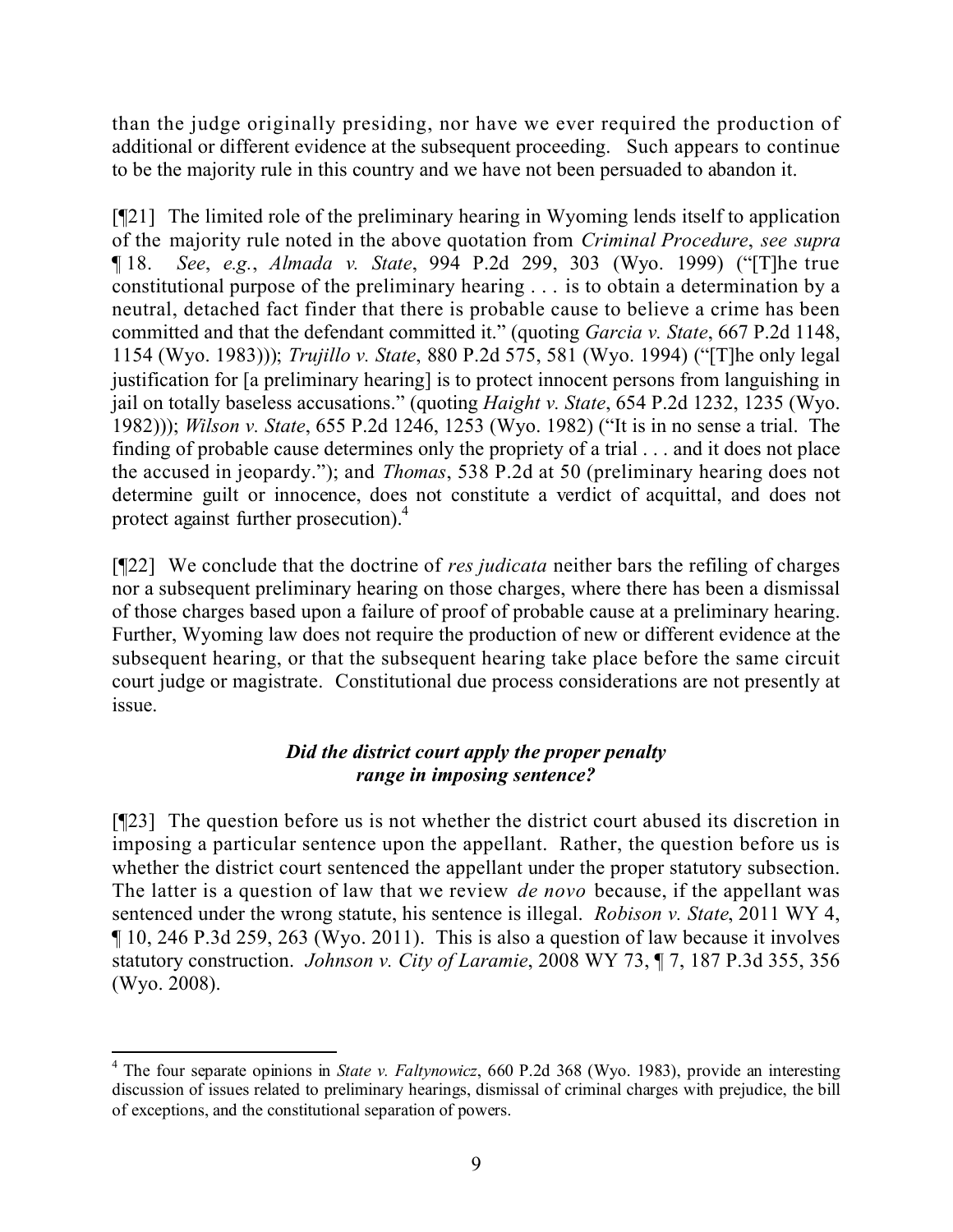[¶24] Three statutes are relevant. Wyo. Stat. Ann. § 6-1-301(a)(i) (LexisNexis 2011) defines the effect of an attempt to commit a crime as applicable in this case:

(a) A person is guilty of an attempt to commit a crime if:

(i) With the intent to commit the crime, he does any act which is a substantial step towards commission of the crime. A "substantial step" is conduct which is strongly corroborative of the firmness of the person's intention to complete the commission of the crime[.]

In turn, Wyo. Stat. Ann. § 6-1-304 (LexisNexis 2011) establishes how punishment is to be determined for attempt crimes:

> The penalty for attempt, solicitation or conspiracy is the same as the penalty for the most serious crime which is attempted, solicited or is an object of the conspiracy except that an attempt, solicitation or conspiracy to commit a capital crime is not punishable by the death penalty if the capital crime is not committed.

Finally, the crime of kidnapping is defined in Wyo. Stat. Ann. § 6-2-201 (LexisNexis 2011):

> (a) A person is guilty of kidnapping if he unlawfully removes another from his place of residence or business or from the vicinity where he was at the time of the removal, or if he unlawfully confines another person, with the intent to:

> > (i) Hold for ransom or reward, or as a shield or hostage;

(ii) Facilitate the commission of a felony; or

(iii) Inflict bodily injury on or to terrorize the victim or another.

(b) A removal or confinement is unlawful if it is accomplished:

(i) By force, threat or deception; or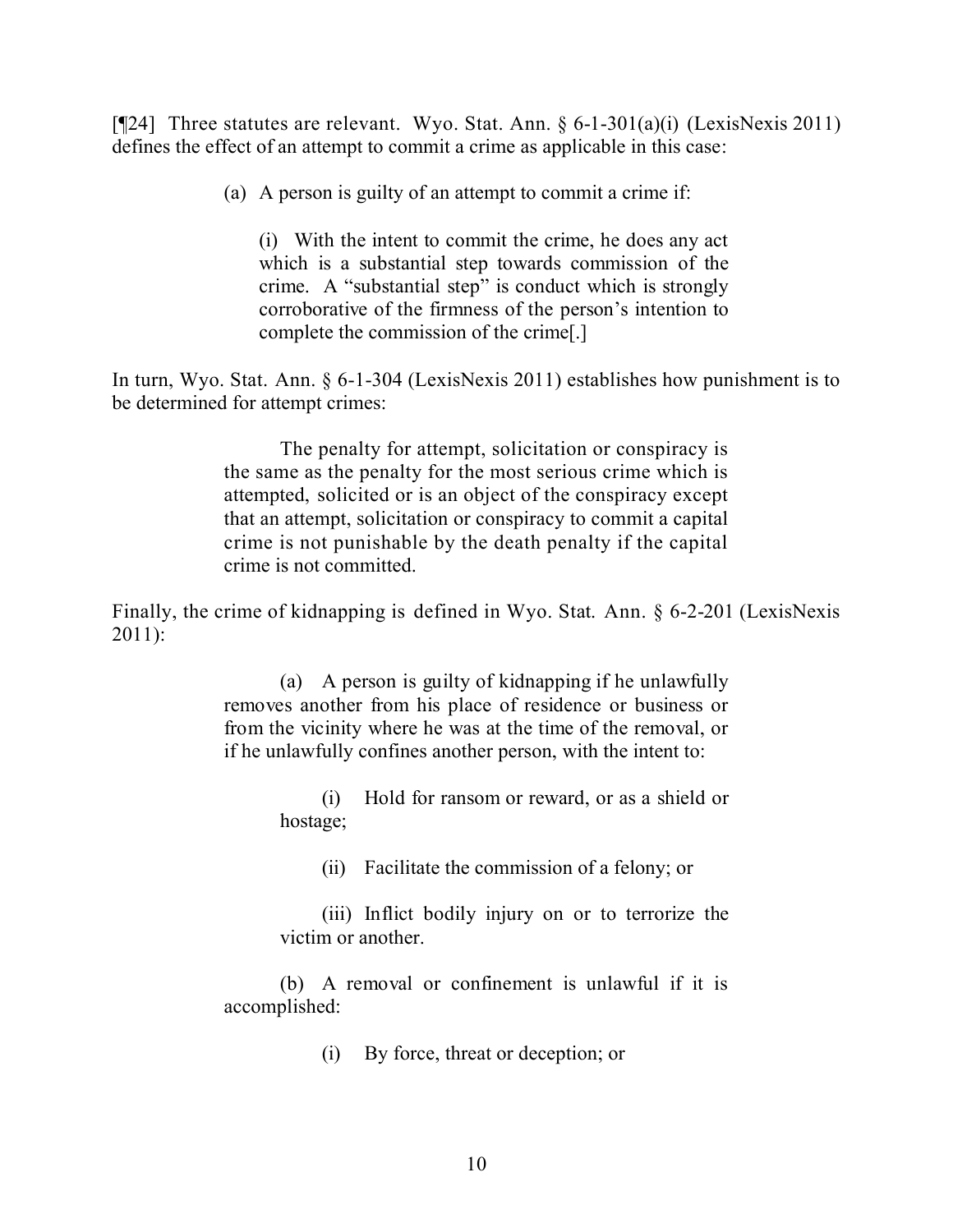(ii) Without the consent of a parent, guardian or other person responsible for the general supervision of an individual who is under the age of fourteen (14) or who is adjudicated incompetent.

(c) If the defendant voluntarily releases the victim substantially unharmed and in a safe place prior to trial, kidnapping is a felony punishable by imprisonment for not more than twenty (20) years.

(d) If the defendant does not voluntarily release the victim substantially unharmed and in a safe place prior to trial, kidnapping is a felony punishable by imprisonment for not less than twenty (20) years or for life except as provided in W.S. 6-2-101.

[¶25] We have previously held that kidnapping is a single crime described in Wyo. Stat. Ann. § 6-2-201(a) and (b), and that subsection (c), rather than defining a lesser-included offense, describes mitigating conduct subsequent to the kidnapping that may allow for a reduced sentence. *Loomer v. State*, 768 P.2d 1042, 1046-47 (Wyo. 1989). The appellant bears the burden of proving such mitigating conduct and, if competent evidence of such is produced, the question must be presented to the jury. *Id*. at 1047. It logically follows that, where there has not been a completed kidnapping, but instead an attempted kidnapping, the mitigating circumstances described in subsection (c) cannot occur. *See, e.g.*, *Rainwater v. State*, 189 Ariz. 367, 368, 943 P.2d 727, 728 (Ariz. 1997) ("[A]s a matter of law, the reduction presupposes that all elements of a completed kidnapping have been established such that the victim has in fact been restrained."); and *Laraby v. State*, 710 P.2d 427, 428 (Alaska Ct. App. 1985) (The legislature's hope of encouraging the release of kidnap victims unharmed is unnecessary in the case of attempted kidnapping.). $5$ 

[¶26] We recognize the potential "anomaly" in the statute that a person who completes a kidnapping but releases the victim unharmed could be subject to a lesser penalty than a person who merely attempts a kidnapping, but anomalies created by statute are not to be corrected by the court. *Rainwater*, 943 P.2d at 728 n.2. In regard to this statute, such judicial "meddling" would violate two principles. First, the legislature has exclusive authority over criminal punishment and sentencing. *See*, *e.g.*, *Billis v. State*, 800 P.2d 401, 416 (Wyo. 1990); *Duffy v. State*, 730 P.2d 754, 756 (Wyo. 1986); and *Stambaugh v. State*, 613 P.2d 1237, 1243 (Wyo. 1980). And second, it is not our role, because it violates the constitutional principle of separation of powers, to supply what appear to us

  $<sup>5</sup>$  The rationale of these cases applies here, even though the statutory schemes in both states are slightly</sup> different than Wyoming's.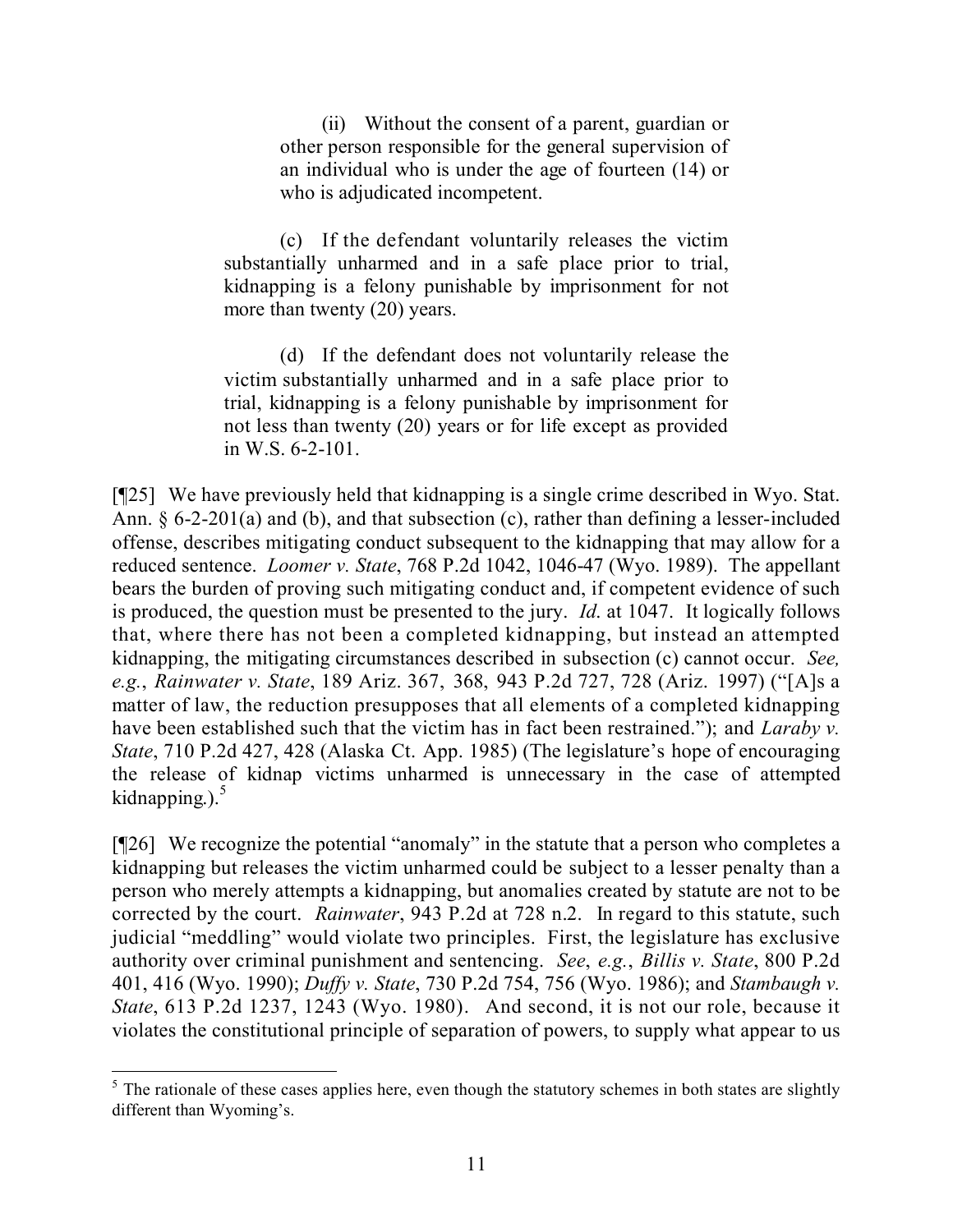to be omissions in a statute, or to correct what appear to us to be defects in a statute. *See*, *e.g.*, *Merrill v. Jansma*, 2004 WY 26, ¶ 29, 86 P.3d 270, 285 (Wyo. 2004); *State ex rel. Wyo. Worker's Comp. Div. v. Mahoney*, 798 P.2d 836, 838 (Wyo. 1990); *In re TR*, 777 P.2d 1106, 1111 (Wyo. 1989); *State ex rel. Albany County Weed & Pest Dist. v. Bd. of County Comm'rs of Albany County*, 592 P.2d 1154, 1157 (Wyo. 1979); and *In re Adoption of Voss*, 550 P.2d 481, 484-85 (Wyo. 1976).

[¶27] The district court correctly applied the sentencing provisions of Wyo. Stat. Ann. § 6-2-201(d) after the appellant was convicted of attempted kidnapping.

## *Did the district court's determination of the penalty range in imposing sentence violate the appellant's right to trial by jury?*

[¶28] Once again, this is not a contention that the district court abused its discretion in the particular sentence it imposed upon the appellant. Instead, it is a contention that the district court violated the appellant's right to trial by jury by determining which sentencing range—which statutory subsection—was applicable in sentencing the appellant. Because this constitutional issue was not raised below, we review for plain error. *Zumberge v. State,* 2010 WY 111, ¶ 4, 236 P.3d 1028, 1030 (Wyo. 2010).

> Even when constitutional error is alleged, each criterion must be satisfied or a claim for review under the plain-error doctrine will fail. To establish plain error, the appellant must prove (1) the record clearly reflects the alleged error; (2) the existence of a clear and unequivocal rule of law; (3) a clear and obvious transgression of that rule of law; and (4) the error adversely affected a substantial right resulting in material prejudice to him.

*Id*. (quoting *Snow*, 2009 WY 117, ¶ 13, 216 P.3d at 509 (citations, quotation marks, and footnotes omitted)).

[¶29] The parties' positions in regard to this issue are clear and straightforward. The appellant argues that, by sentencing him under Wyo. Stat. Ann. § 6-2-201(d), rather than § 6-2-201(c), the district court violated the holding of *United States v. Booker*, 543 U.S. 220, 234-35, 125 S.Ct. 738, 751, 160 L.Ed.2d 621 (2005), that a sentencing judge may not find facts that take a sentence beyond the sentencing range supported by the jury's verdict alone. To the contrary, the State argues that *Booker* has not changed the law of *Apprendi v. New Jersey*, 530 U.S. 466, 490 n.16, 120 S.Ct. 2348, 2363 n.16, 147 L.Ed.2d 435 (2000), wherein it was held that, while facts in aggravation of sentence must be